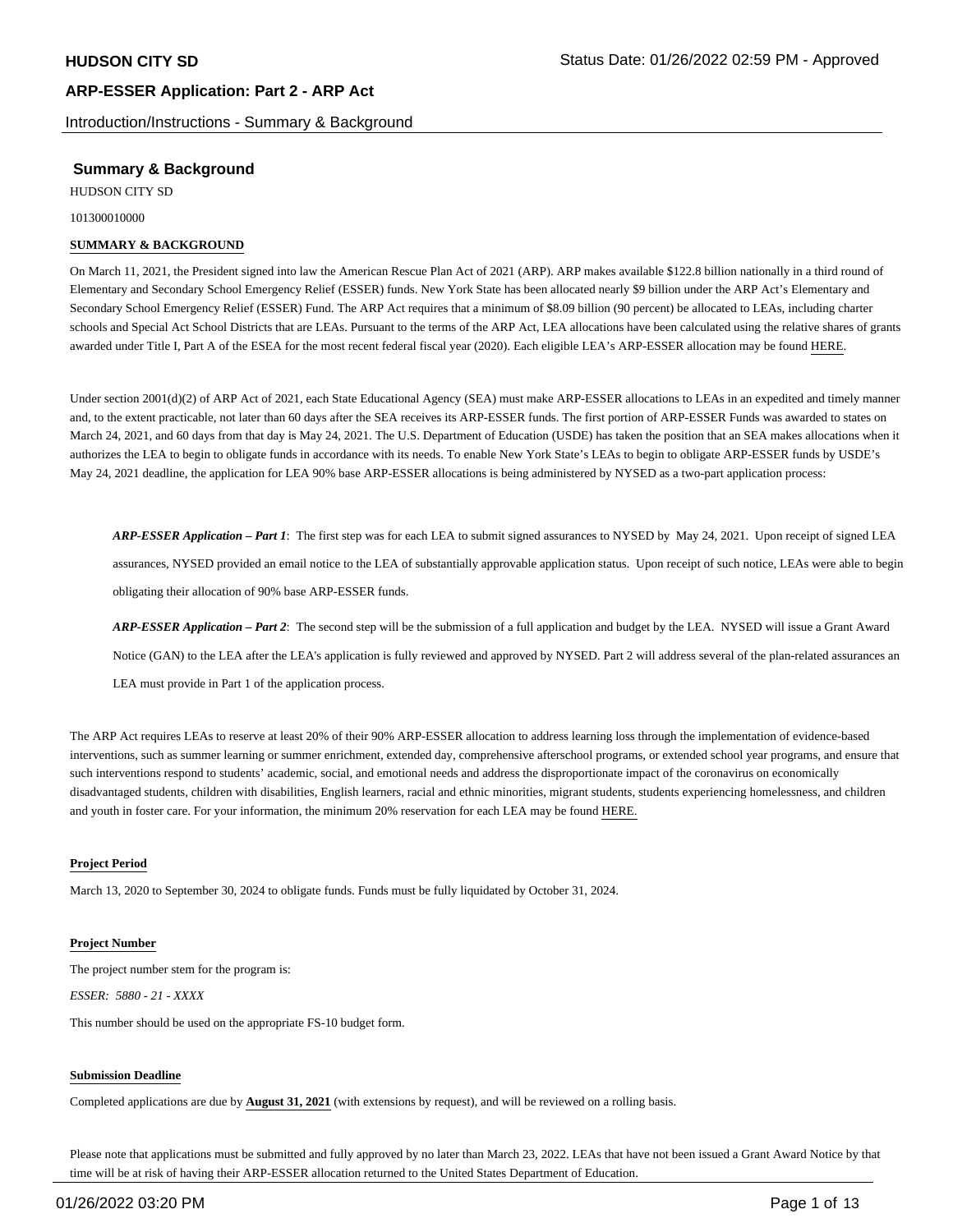Introduction/Instructions - Summary & Background

#### **APPLICATION PROCESS FOR LEA ALLOCATIONS OF ARP-ESSER SEA RESERVE FUNDS**

The federal ARP statute requires SEAs to reserve:

not less than 5 percent of the total amount of grant funds awarded to the State (\$449.4 million) to carry out activities to address the impact of lost instructional

time by supporting the implementation of evidence-based interventions;

not less than 1 percent (\$89.9 million) to carry out the implementation of evidence-based summer enrichment programs; and

not less than 1 percent (\$89.9 million) to carry out the implementation of evidence-based comprehensive afterschool programs.

The 2021-22 enacted state budget directs that these required SEA set-asides be allocated as grants to specified school districts. Each eligible district's allocation of SEA reserve funds may be found HERE. NYSED will inform school districts under separate cover when the application process for school district allocations of ARP-ESSER SEA set-aside funds has been published in the SED Monitoring and Vendor Reporting System. This application is only for LEA 90% base ARP-ESSER allocations. LEAs should not apply for ARP ESSER SEA Reserve funds as part of this application.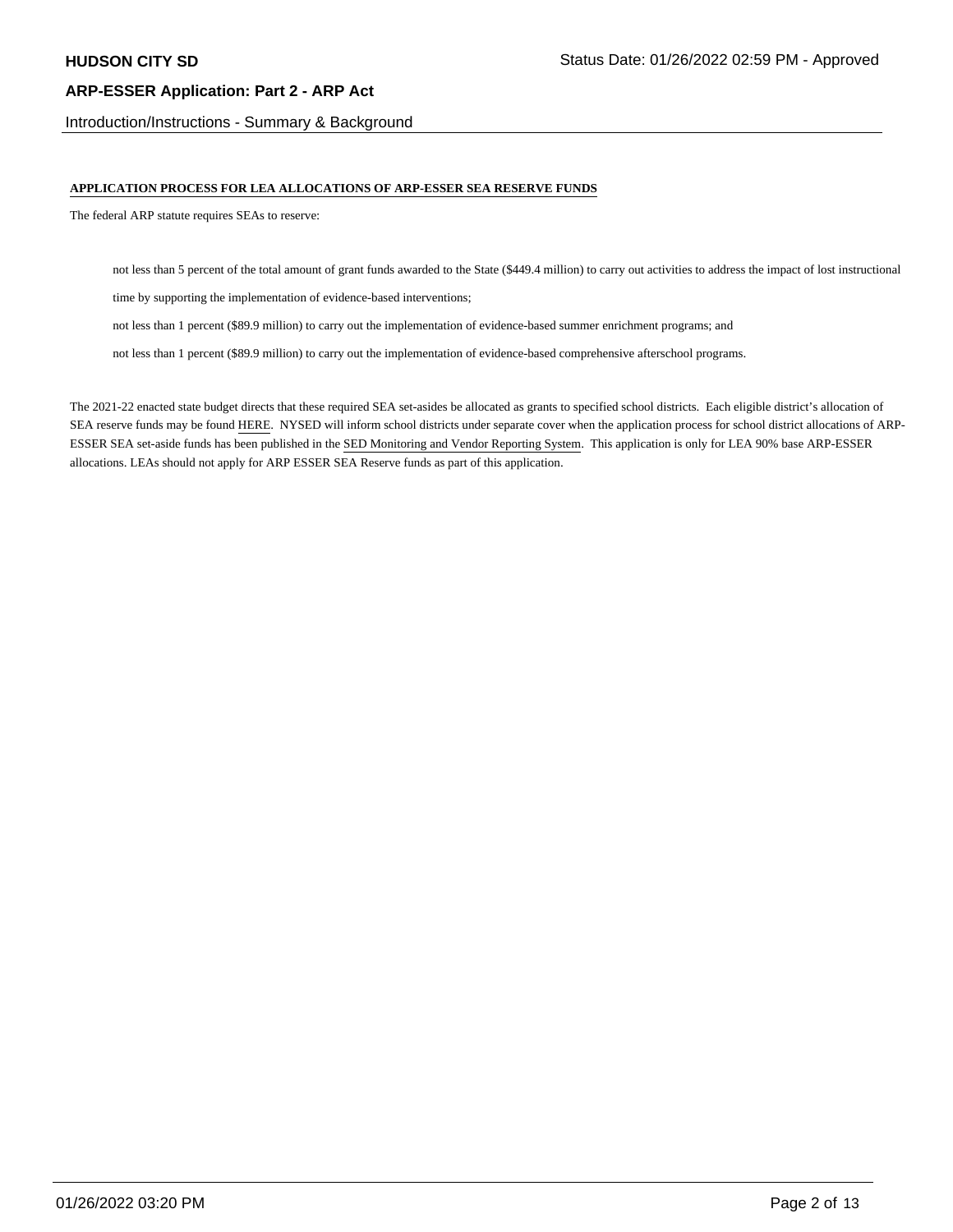Introduction/Instructions - Submission Instructions

#### **Submission Instructions**

HUDSON CITY SD

101300010000

### **Directions for Submitting the Application:**

The online application may only be submitted/certified by the chief school officer of the applicant LEA. The designated superintendent (public school LEAs), and the chief executive officer, board of trustees president, or school employee designated by the board of trustees (charter school LEAs) are the only administrators with the submit/certify rights necessary to successfully submit and certify a completed application for NYSED review.

LEAs *ARE NOT REQUIRED* to send hard copies of general application materials to the Department.

LEAs *ARE REQUIRED* to send signed originals and two hard copies of each FS-10 Budget Form to:  *Office of ESSA-Funded Programs - Rm 320 EB RE: ARP-ESSER Application – Part 2 New York State Education Department 89 Washington Avenue Albany, NY 12234.* 

#### **Deadline for Submitting the Applications:**

The *ARP-ESSER Application – Part 2* is due by August 31, 2021.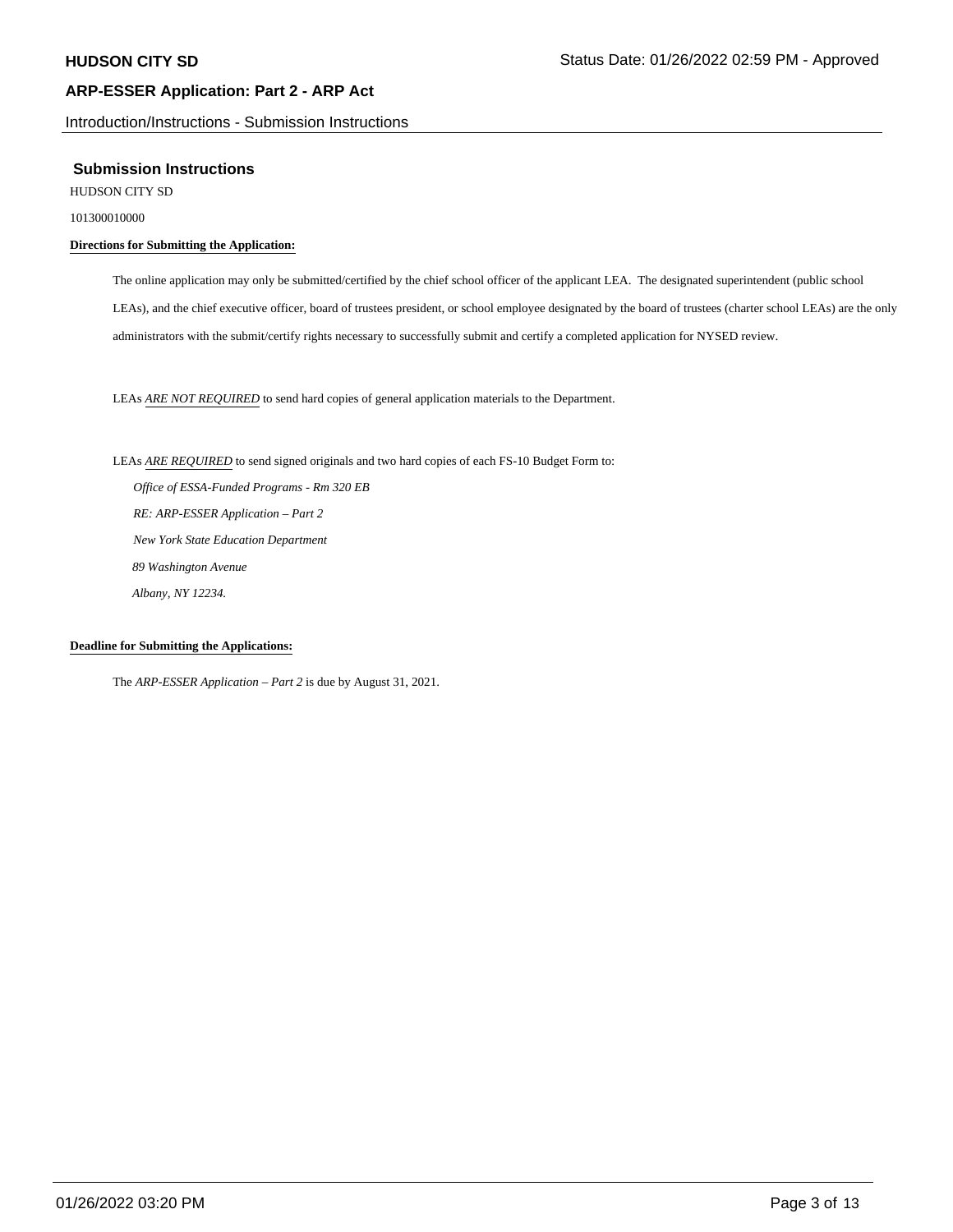LEA ARP-ESSER Plan - ARP-ESSER Intent to Apply

### **ARP-ESSER LEA Base 90% Allocation - Intent to Apply**

HUDSON CITY SD

101300010000

**1. Does the LEA intend to apply for American Rescue Plan (ARP) Act - Elementary and Secondary School Emergency Relief (ESSER) LEA Base 90% funding?** 

Yes, the LEA intends to apply for Elementary and Secondary School Emergency Relief (ESSER) funding.

**2. Please provide contact information for the LEA Business Official and Board President. Please confirm that each individual has reviewed and approved of the application, including all plan descriptions and use of funds.** 

|                               | Name            | <b>Email Address</b>  | Date of Final |
|-------------------------------|-----------------|-----------------------|---------------|
|                               |                 |                       | Review/       |
|                               |                 |                       | Approval      |
| <b>ILEA Business Official</b> | Jonathan Boehme | Boehmej@hudsoncsd.org | 10/7/21       |
| <b>LEA Board President</b>    | Carrie Otty     | ottyc@hudsoncsd.org   | 10/24/21      |

### **ARP-ESSER Allocation - Construction-Related Costs**

**3. Does the LEA intend to use American Rescue Plan (ARP) Act - Elementary and Secondary School Emergency Relief (ESSER) LEA Base 90% funding for construction-related expenditures?** 

No, the LEA does not intend to use American Rescue Plan (ARP) Act - Elementary and Secondary School Emergency Relief (ESSER) funding for construction-related expenditures.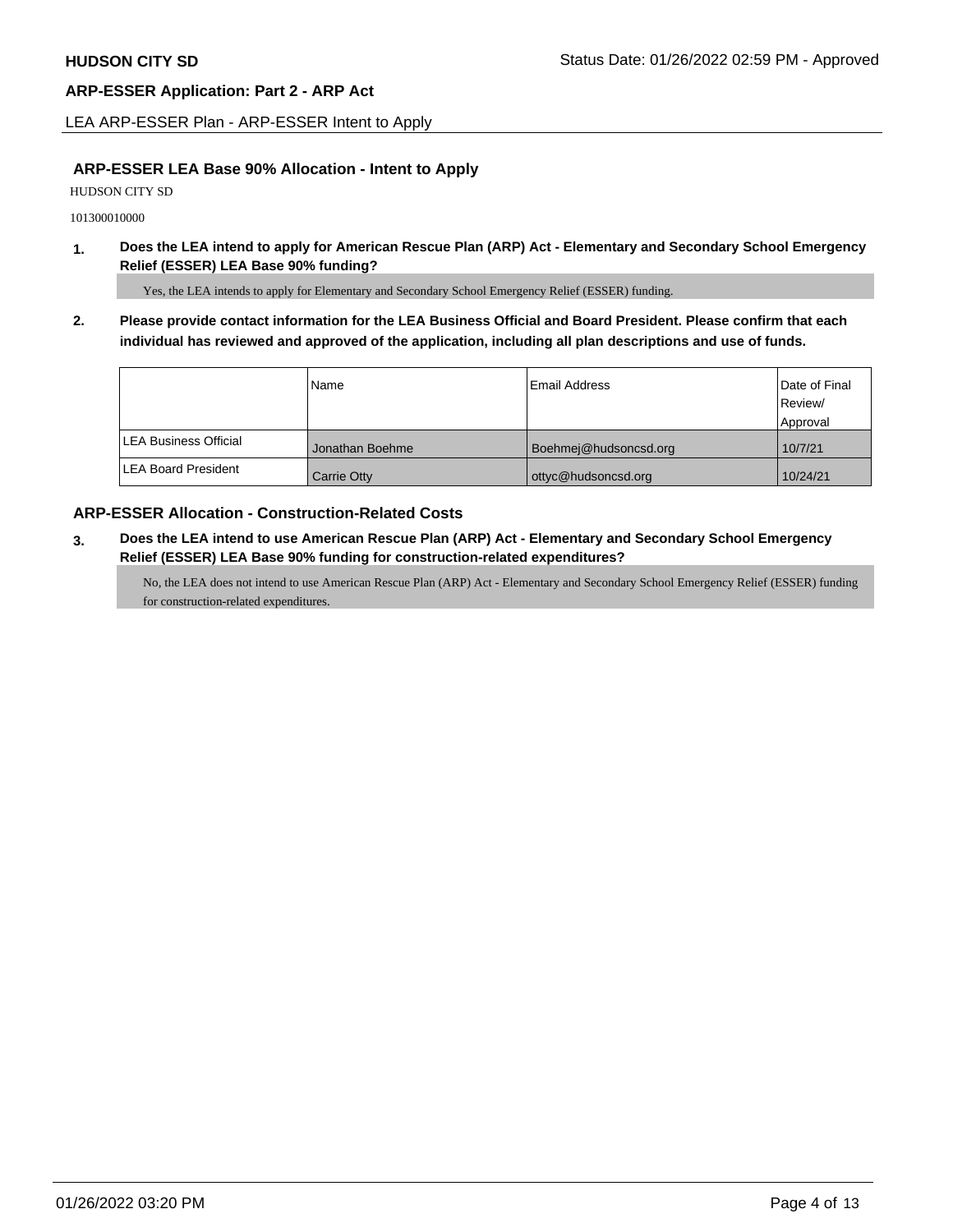LEA ARP-ESSER Plan - ARP-ESSER Plan Development & Program Information

### **ARP-ESSER LEA Base 90% Allocation - Plan Development and Dissemination**

HUDSON CITY SD

101300010000

Title VIII of Division B of the CARES Act directs the Department to carry out the Education Stabilization Fund, of which the ARP ESSER funds are a part. Section 2001 of the ARP Act provides for the Department to make grants to each SEA from the ARP ESSER funds. An SEA must allocate at least 90 percent of its ARP ESSER grant funds to its LEAs (including charter schools that are LEAs) in the State in the same proportion that the LEAs received under part A of title I of the ESEA in Fiscal Year 2020, as required by section 2001(d)(1) of the ARP Act; and section 2001(e) of the ARP Act prescribes certain mandatory and permissive uses of LEAs' funds. Under 20 U.S.C. 1221e-3, the Secretary has the authority to promulgate rules governing the programs administered by the Department. Under this requirement, each LEA that receives ARP ESSER funds must develop, submit to the SEA on a reasonable timeline determined by the SEA, and make publicly available on the LEA's website, a plan for the LEA's use of ARP ESSER funds. The plan - known as the LEA ARP ESSER Plan - and any revisions to the plan submitted consistent with procedures established by the SEA, must include a description of key activities which are required below.

**NYSED will consider each LEA's application for its base 90% ARP-ESSER allocation as meeting the USDE LEA ARP-ESSER use of funds plan requirement, provided the required elements of the plan are fully addressed in the LEA's application, combined with a budget, and then publicly posted after being developed with public input.** 

An LEA must engage in meaningful consultation with stakeholders and give the public an opportunity to provide input in the development of its plan. Specifically, an LEA must engage in meaningful consultation with students; families; school and district administrators (including special education administrators); and teachers, principals, school leaders, other educators, school staff, and their unions. Additionally, an LEA must engage in meaningful consultation with each of the following, to the extent present in or served by the LEA: Tribes; civil rights organizations (including disability rights organizations); and stakeholders representing the interests of children with disabilities, English learners, children experiencing homelessness, children in foster care, migratory students, children who are incarcerated, and other underserved students.

Each LEA's ARP ESSER plan must be in an understandable and uniform format and, to the extent practicable, written in a language that parents can understand (or, if not practicable, orally translated). Upon request by a parent with a disability, LEA plans must be provided in an alternative format accessible to the parent.

#### **1. In the space provided below, please describe how the LEA meaningfully engaged a diverse and representative set of the applicable stakeholders in developing a plan to use these funds and implementing that plan.**

The Hudson City school district meaningfully engaged in a diverse and representative set of the applicable stakeholders in developing this plan. The superintendent held several stakeholder meetings to develop our safety plan and during these meetings, we had discussions about how the funds should be used. Also, we put out a district-wide survey looking for input from parents on how they would like to use these funds. We have an email account that was available for community stakeholders who could give us their thoughts. After all of these meaningful conversations we had with stakeholders we developed a list of the top mentioned items and that was the start of our application process. We will continue to include stakeholders by giving monthly updates at board meetings regarding the changes to the ARP application and also updating the FS-10 budget that will be on our website. We still use the email account that was available to community stakeholders to allow people to give their feedback on the implementation of the ARP funds.

**2. In the space provided below, please provide the URL for the website(s) where the LEA ARP-ESSER Plan is/will be publicly posted. For an LEA that does not have a website, the LEA may identify an online platform (e.g. social media group or post, file sharing service, email listserv) that allows plans to be directly communicated to students, parents or legal guardians, school staff, and other stakeholders. As appropriate, the LEA should provide details about how the plan will be made available to people who request it.** 

We will post all the necessary information when NYSED approves the plan on our website at [www.hudsoncsd.org](www.hudsoncsd.org/ARPfunding)**/**ARPfunding**/.** We will also have paper copies of the plan in all of our buildings and will be provided upon request.

## **ARP-ESSER LEA Base 90% Allocation - Program Information**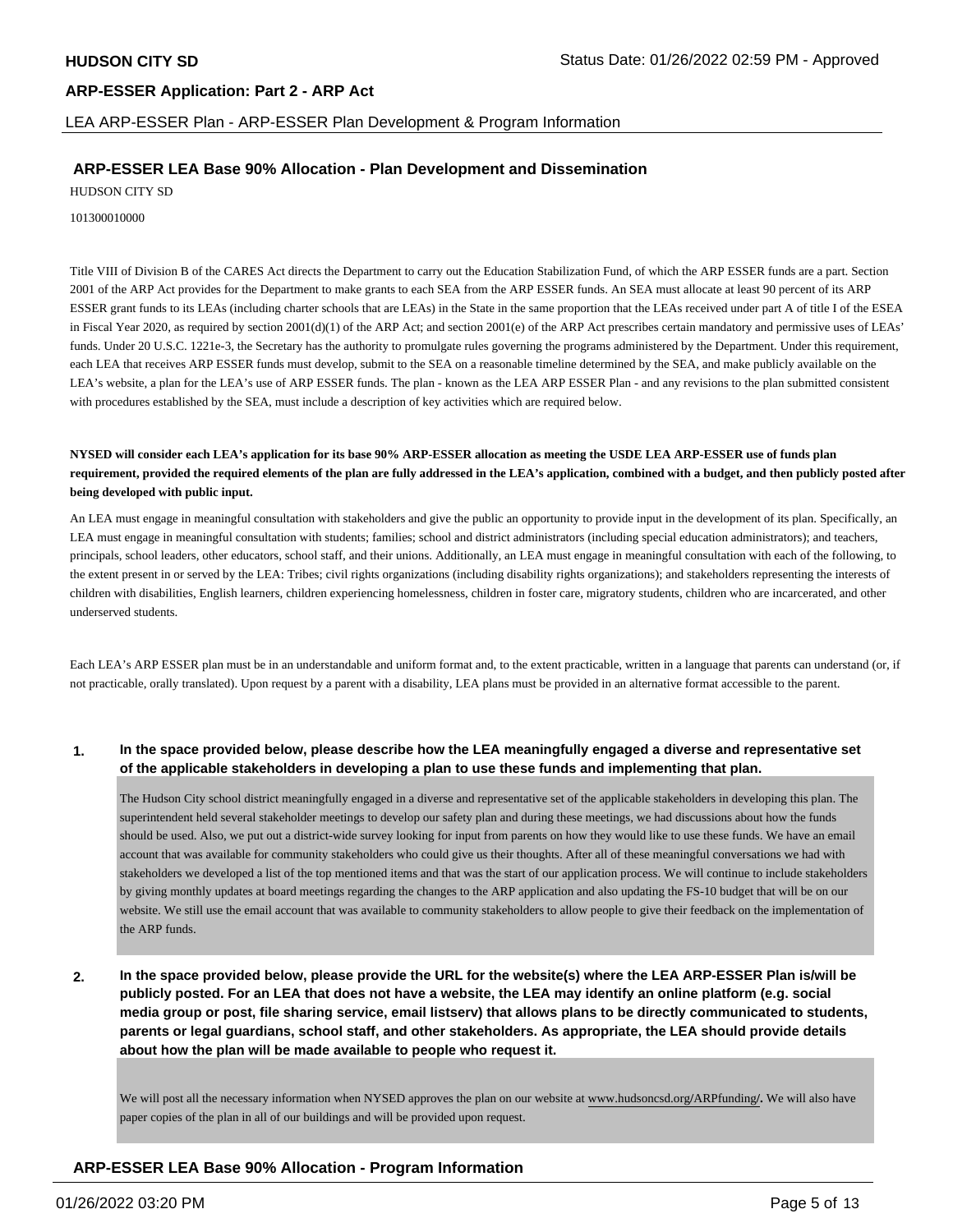#### LEA ARP-ESSER Plan - ARP-ESSER Plan Development & Program Information

**3. In the space provided below, please describe the extent to which and how the funds will be used to implement prevention and mitigation strategies that are, to the greatest extent practicable, consistent with the most recent CDC guidance on reopening schools, in order to continuously and safely open and operate schools for in-person learning.** 

We will be using some of the funds to purchase additional PPE, disinfection wipes, and gloves. We will also review our HVAC system and make appropriate upgrades to it to make sure all our rooms have adequate airflow.

**4. In the space provided below, please describe the data that the LEA will use to identify student needs and monitor student progress as a result of planned interventions and supports.** 

The Hudson City School District uses the following to identify students' needs and monitor student progress. FastBridge is used K-8 to assess and progress monitor students in ELA and math. Scholastic Reading Inventory/Scholastic Math Inventory is used as another data point to place students into intervention groups. CKLA assessments will be used PK-6 and the Reading teachers will use the intervention materials with students as appropriate. Reading teachers are also using the materials from LETRS, 95% Group, and the Rewards Program to provide interventions and progress monitor students.

**5. In the space provided below, please describe how the LEA will use the funds it reserves under section 2001(e)(1) the required reserve of 20% of funds - to address the academic impact of lost instructional time through the implementation of evidence-based interventions, such as summer learning or summer enrichment, extended day, comprehensive afterschool programs, or extended school year.** 

We will be addressing the academic impact of lost instructional time through the implementation of evidence-based interventions, during our K-12 summer school program, ALP night school, offering a late bus to allow kids to stay after for extra help, professional development in literacy, and The district's math coach has been working with teachers across K-5 to align the scope and sequence of the math curriculum with the Next Generation Math Standards. Through this process, they are also identifying the instructional resources that best meet the needs of the students in the classroom, as well as in an intervention setting.The district has selected curriculum and intervention materials that are aligned across PK-6 and support advancing the literacy skills of students as noted in research conducted on the science of reading. PK-6 teachers receive extensive, on-going PD to help them better utilize these new resources and to make sure everyone is versed in the science of reading research. Afterschool STEM program and additional materials to support our literacy programs.The Greenhouse Design Kit, Lighting, Temperature Control/Curtain System, and Irrigation and Water drainage. Growing plants in a greenhouse will teach students responsibility curiosity, imagination, and creativity. Showing them the mechanics and advantages of the greenhouse and making them take over the maintenance encompasses a broader scope of learning opportunities. This will also give more opportunities to our low-income families. We will be purchasing digital cameras, and Lighting to support our Media Literacy program. Media literacy education is intended to promote awareness of media influence and create an active stance towards both consuming and creating media. It allows students to access, critically evaluate and create an active stance towards both consuming and creating media. Through this program, students will improve their communication skills using various writing techniques that force students to collaborate, think critically, and do research. These skills are essential for college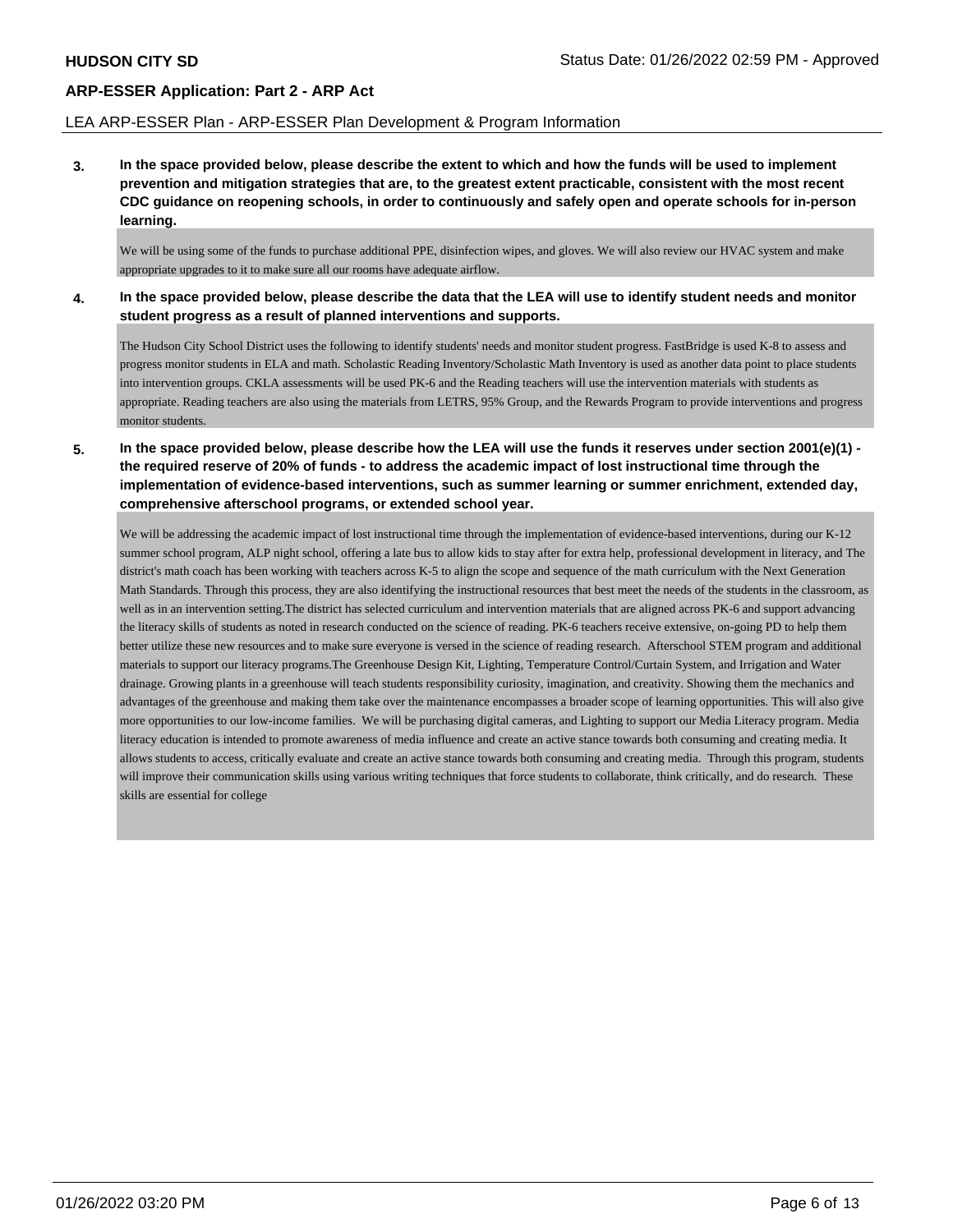#### LEA ARP-ESSER Plan - ARP-ESSER Plan Development & Program Information

#### **6. In the space provided below, please describe how the LEA will spend its remaining ARP ESSER funds consistent with section 2001(e)(2) - the allowable uses of funds - of the ARP Act.**

We will make upgrades to our outdated IT infrastructure, upgrade our classroom displays, upgrade our building's HVAC system,and purchase new Walkies talkies to make it safer for all students. We will be working on our students social and emotional health with increase Psychologist and guidance counselors. The District also plans to hire an additional school nurse to support COVID-19 needs such as student/staff testing. This nurse would eventually replace a senior school nurse who plans to retire soon. Adding another AVID elective section for junior high school students so that more students in Grades 6-8 have additional opportunities to develop skills they need to be successful in college and/or careers. The AVID program (Advancement Via Individual Determination) places emphasis on growing skills in writing, critical thinking, teamwork, organization, and reading. HCSD is struggling this year to find enough reliable substitutes to step in when teachers and staff must be out of school. The District will put ARP funds toward hiring long-term substitutes that would be available every day to sub for teachers in any building and to continue to help with combating learning loss that was suffered last year. Making the elementary school playground wheelchair accessible so that all students may use the playground safely and also help with students' mental health. High 5 provides educational experiences for all ages that develop a sense of connection and community in a learning environment of discovery, challenge, and fun. As students return and have social and emotional issues we look to this program to help boost self-confidence and teamwork in our students to improve their emotional well-being. The District will use these funds to support its summer STEM program. This includes offsetting program costs for Camp Invention so students in low-income families can attend. We purchase an 18 passenger van to take small groups on field trips, get supplies to students on quarantine, get students home that have missed the bus and support Mckenny Vento students with transportation home. The Diversity Manager would support students and staff in addressing issues and opportunities of equity that impact student learning. This position is an essential component in ensuring that all students receive the resources they need so they can graduate and be successful after high school. The District would like to purchase online coding courses for elementary students through OYOClass. This program can be completed in or out of school. It would also provide professional development opportunities for educators. OYOClass is an NYSED CTLE approved sponsor.The DEI Manager would work closely with administrators, faculty, local governments, community organizations and other stakeholders to develop and implement programs for ensuring fair and equitable treatment of individuals in the school community.

**7. In the space provided below, please describe how the LEA will ensure that the interventions it implements, including but not limited to the interventions implemented under section 2001(e)(1) - the required reserve of 20% of funds - to address the academic impact of lost instructional time, will respond to the academic, social, emotional, and mental health needs of all students, and particularly those students disproportionately impacted by the COVID-19 pandemic, including students from low-income families, students of color, English learners, children with disabilities, students experiencing homelessness, children in foster care, and migratory students.** 

We will be addressing the academic impact of lost instructional time through the implementation of evidence-based interventions during our K-12 summer school program, ALP night school, offering a late bus to allow kids to stay after for extra help, professional development in literacy, and The district's math coach has been working with teachers across K-5 to align the scope and sequence of the math curriculum with the Next Generation Math Standards. Through this process, they also identify the instructional resources that best meet the needs of the students in the classroom and an intervention setting. The district has selected curriculum and intervention materials that are aligned across PK-6 and support advancing students' literacy skills, as noted in research conducted on the science of reading. PK-6 teachers receive extensive, ongoing PD to help them better utilize these new resources and make sure everyone is versed in the science of reading research.

Students from low-income families, students of color, English learners, and students with disabilities were the groups that were most affected here at Hudson by the closures caused by Covid-19. Students were often shuffled around between families due to childcare issues and could not engage. The district followed up with families, did home visits weekly, and involved child protective services to no avail in some cases. Although families did not want their students exposed and in school, they could not engage their students in online instruction as well.

These programs will help these students get back on track academically, socially, and emotionally. It will give students new opportunities to succeed; in the past, some of these opportunities were unavailable, especially for low-income families, students of color, English learners, and students with disabilities.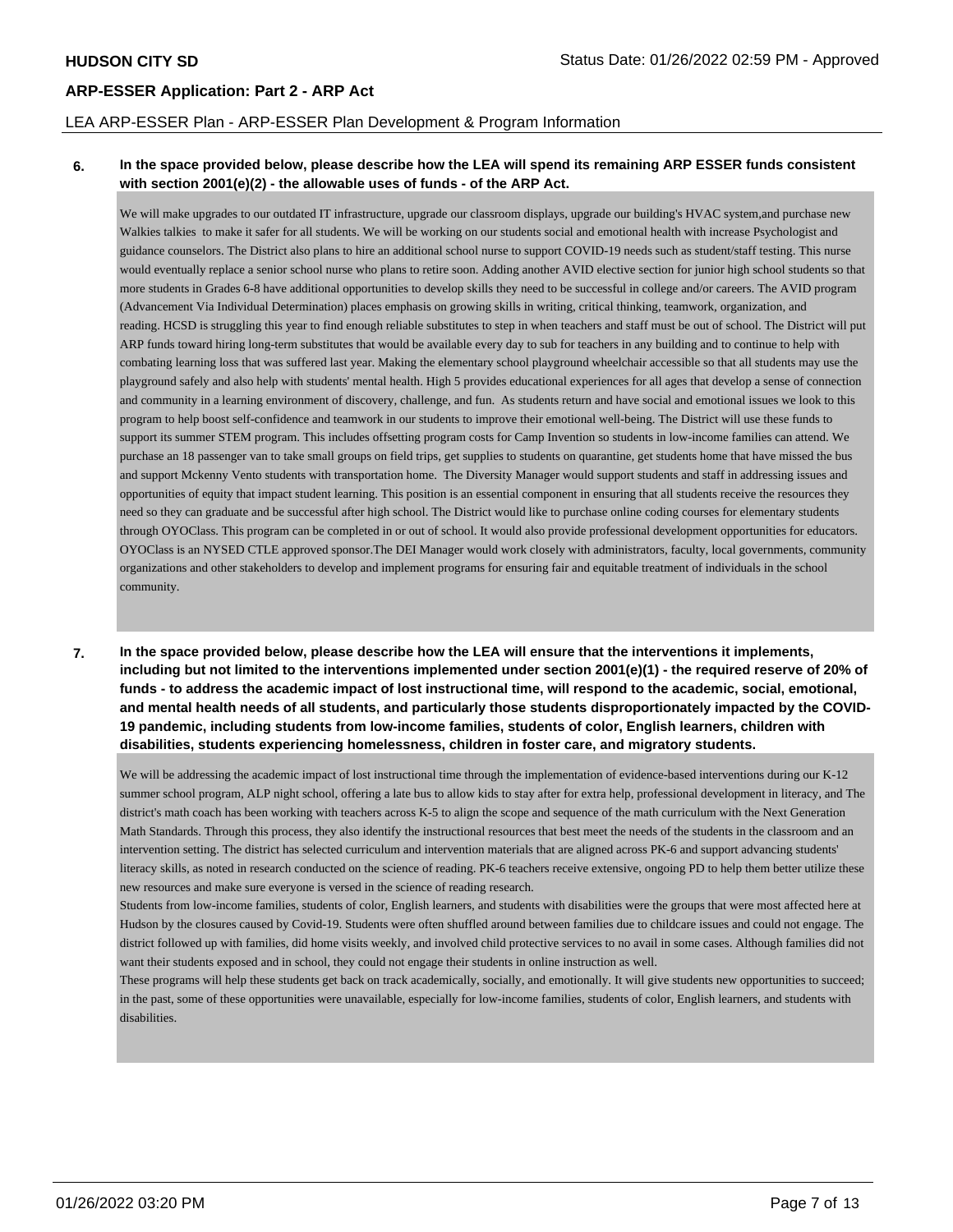# **ARP-ESSER Application: Part 2 - ARP Act**  LEA ARP-ESSER Plan - ARP-ESSER Return to In-Person Instruction

# **ARP-ESSER Return to In-Person Instruction**

HUDSON CITY SD

101300010000

Section 2001(i)(1) of the ARP Act requires each LEA that receives ARP ESSER funds to develop and make publicly available on the LEA's website, not later than 30 days after receiving ARP ESSER funds, a plan for the safe return to in-person instruction and continuity of services for all schools, including those that have already returned to in- person instruction. Section 2001(i)(2) of the ARP Act further requires that the LEA seek public comment on the plan and take those comments into account in the development of the plan. Finally, section 2001(i)(3) of the ARP Act states that an LEA that developed a plan for the safe return to in-person instruction and continuity of services prior to the date of enactment of the ARP Act will be deemed to have met the requirement to develop a plan under section  $2001(i)(1)$  as long as the plan meets the statutory requirements (i.e., is publicly available on the LEA's website and was developed after the LEA sought and took into account public comment).

The LEA's plan must include how it will maintain the health and safety of students, educators, and other school and LEA staff and a description of any policies it has adopted regarding each of the CDC's safety recommendations, including universal and correct wearing of masks; modifying facilities to allow for physical distancing (e.g., use of cohorts/podding); handwashing and respiratory etiquette; cleaning and maintaining healthy facilities, including improving ventilation; contact tracing in combination with isolation and quarantine in collaboration with the State, local, territorial, or the health departments of Native American Nations; diagnostic and screening testing; efforts to provide vaccinations to school communities; appropriate accommodations for children with disabilities with respect to health and safety policies; and coordination with State and local health officials.

The plan must describe how the LEA will ensure continuity of services, including but not limited to services to address students' academic needs and the social, emotional, mental health and other needs of students and staff, which may include student health and food services.

LEA plans must be in an understandable and uniform format and, to the extent practicable, written in a language that parents can understand (or, if not practicable, orally translated). Upon request by a parent with a disability, LEA plans must be provided in an alternative format accessible to the parent.

**NYSED will permit previously developed LEA re-opening plans to satisfy the ARP statutory requirement for the safe return to in-person instruction and continuity of services. LEAs must make any necessary updates to existing plans to conform with the USDE requirements within 30 days of receipt of ARP-ESSER funds and to review (and revise if appropriate) plans every six months thereafter (until September 30, 2023).** 

**1. In the space provided below, please provide the URL for the website(s) where the district's most current reopening/return to in-person learning plan is/will be located. For an LEA that does not have a website, the LEA may identify an online platform (e.g. social media group or post, file sharing service, email listserv) that allows plans to be directly communicated to students, parents or legal guardians, school staff, and other stakeholders. As appropriate, the LEA should provide details about how the plan will be made available to people who request it.** 

<https://www.hudsoncsd.org/reopening2021>/. Other than it is available on our website. We have paper copies available at all of our buildings upon request.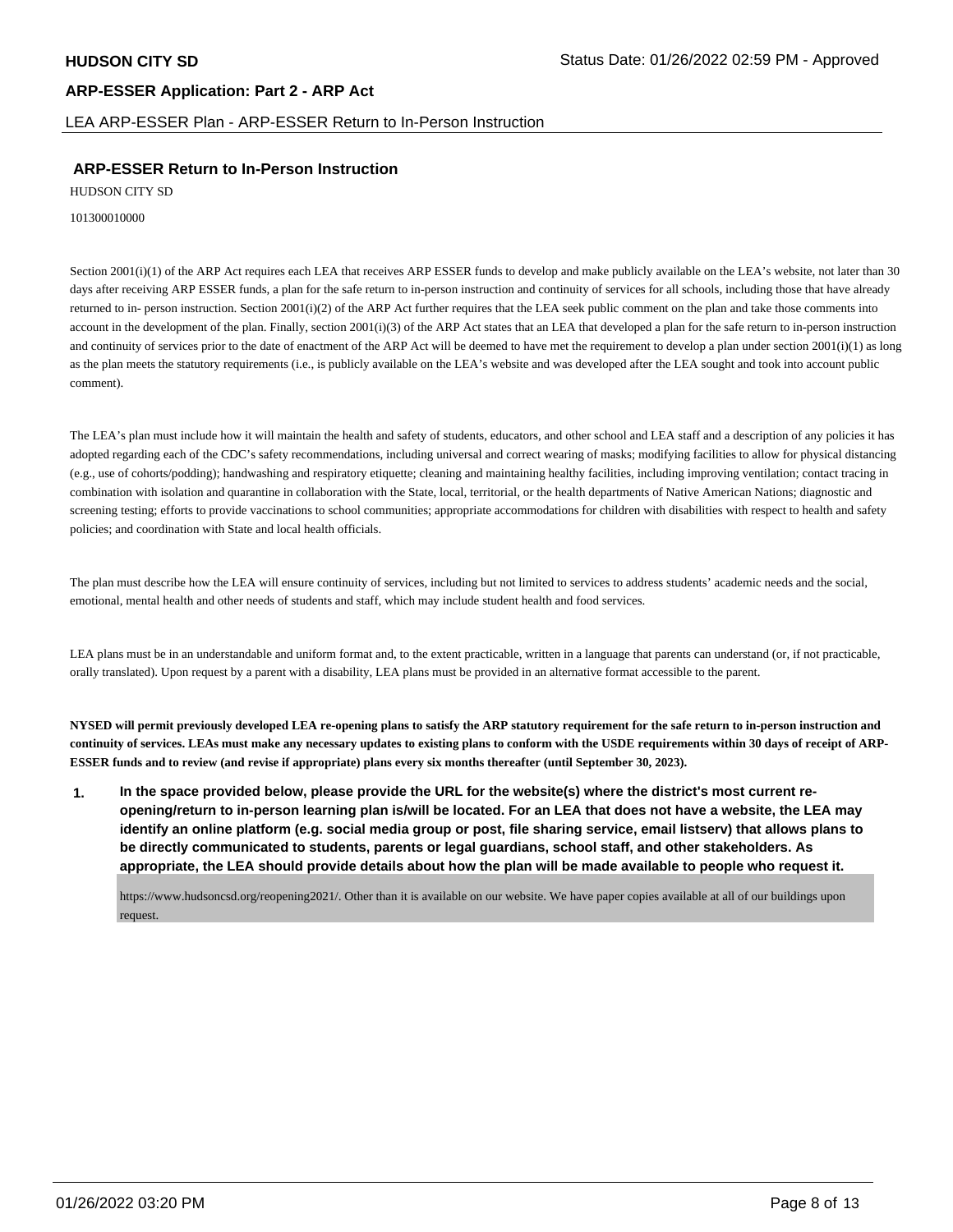#### LEA ARP-ESSER Plan - ARP-ESSER Return to In-Person Instruction

**2. An LEA must periodically, but no less frequently than every six months (through September 30, 2023), review and, as appropriate, revise its plan. Consistent with section 2001(i)(2) of the ARP Act, which requires an LEA to seek public comment on the development of its plan, an LEA must seek public input and take such input into account in determining whether to revise its plan and, if it determines revisions are necessary, on the revisions it makes to its plan, i.e., the LEA must seek public input on whether to revise its plan and on any revisions to its plan no less frequently than every six months (taking into consideration the timing of significant changes to CDC guidance on reopening schools). If the LEA revises its plan, the revised plan must address each of the aspects of safety currently recommended by the CDC or, if the CDC has updated its safety recommendations at the time the LEA is revising its plan, each of the updated safety recommendations.** 

**In the space provided below, please describe how the LEA will review and regularly update (at least every six months through September 30, 2023) it's plan for in-person instruction, including a description of how public comment will be collected.** 

The District's 2021-22 operating plan aligned all of our efforts with the guidance received from federal, state, and local health officials and the New York State Education Department, Questar III BOCES, and Needham Risk Management Resource Group. This plan is subject to revision based on updated guidance and local public health conditions. As new information is released, HCSD may modify the plan accordingly. The District will review the plan quarterly to ensure it's updated with all of the changing guidance. The public will comment on the plan anytime through our designated email account. We will take this information to our monthly meeting with District leadership and consider adjusting our plan.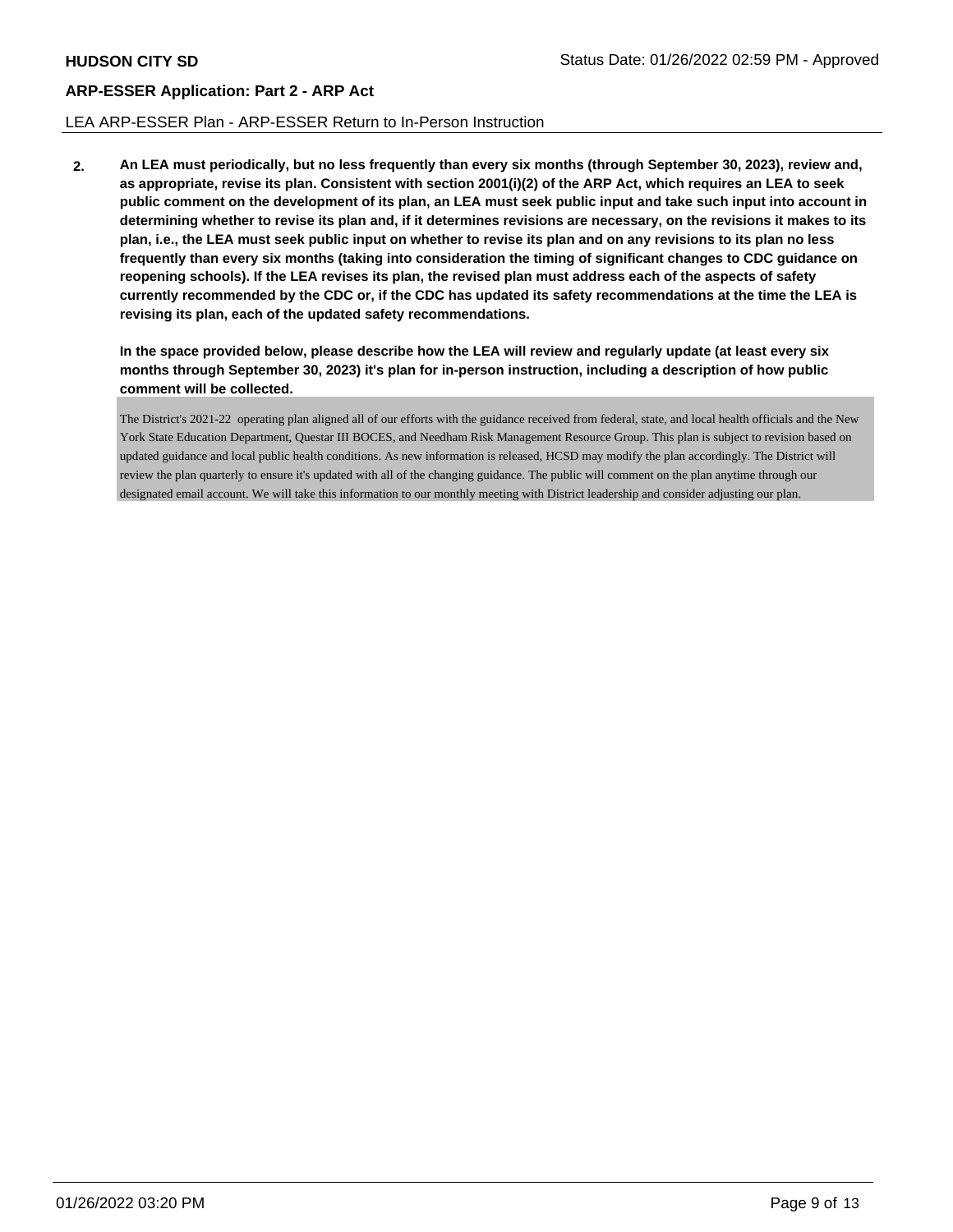LEA ARP-ESSER Plan - ARP-ESSER Funding Distribution

### **ARP-ESSER LEA Base 90% Allocation - Funding Distribution**

HUDSON CITY SD

101300010000

**Please note: LEAs that have been allocated funds from the mandated SEA-Level Reserves in the 2021-22 enacted state budget will apply for those funds via a separate application process. NYSED will inform school districts under separate cover when the application process for school district allocations of ARP-ESSER SEA set-aside funds has been published in the SED Monitoring and Vendor Reporting System. The sections below are only for LEA 90% base ARP-ESSER allocations. LEAs should not apply for ARP ESSER SEA Reserve funds as part of this application.** 

**1. Please complete the following to indicate the LEA's American Rescue Plan (ARP) Act LEA Base 90% allocation for Elementary and Secondary School Emergency Relief (ESSER) funds, as well as its most current enrollment figures.** 

|                                                       | Amount (\$ or #) |
|-------------------------------------------------------|------------------|
| ARP-ESSER Fund Allocation (\$)                        | 4,095,432        |
| Total Number of K-12 Resident Students Enrolled (#)   | 1.650            |
| Total Number of Students from Low-Income Families (#) | 660              |

## **ARP-ESSER Schools Served**

**2. Please complete the following chart by indicating the number of PUBLIC SCHOOLS in the LEA being served by ARP-ESSER LEA Base 90% Funding.** 

|                                                            | INumber (#) |
|------------------------------------------------------------|-------------|
| Total Number of Schools in the LEA                         |             |
| Number of Schools Served by ARP-ESSER LEA Base 90% Funding |             |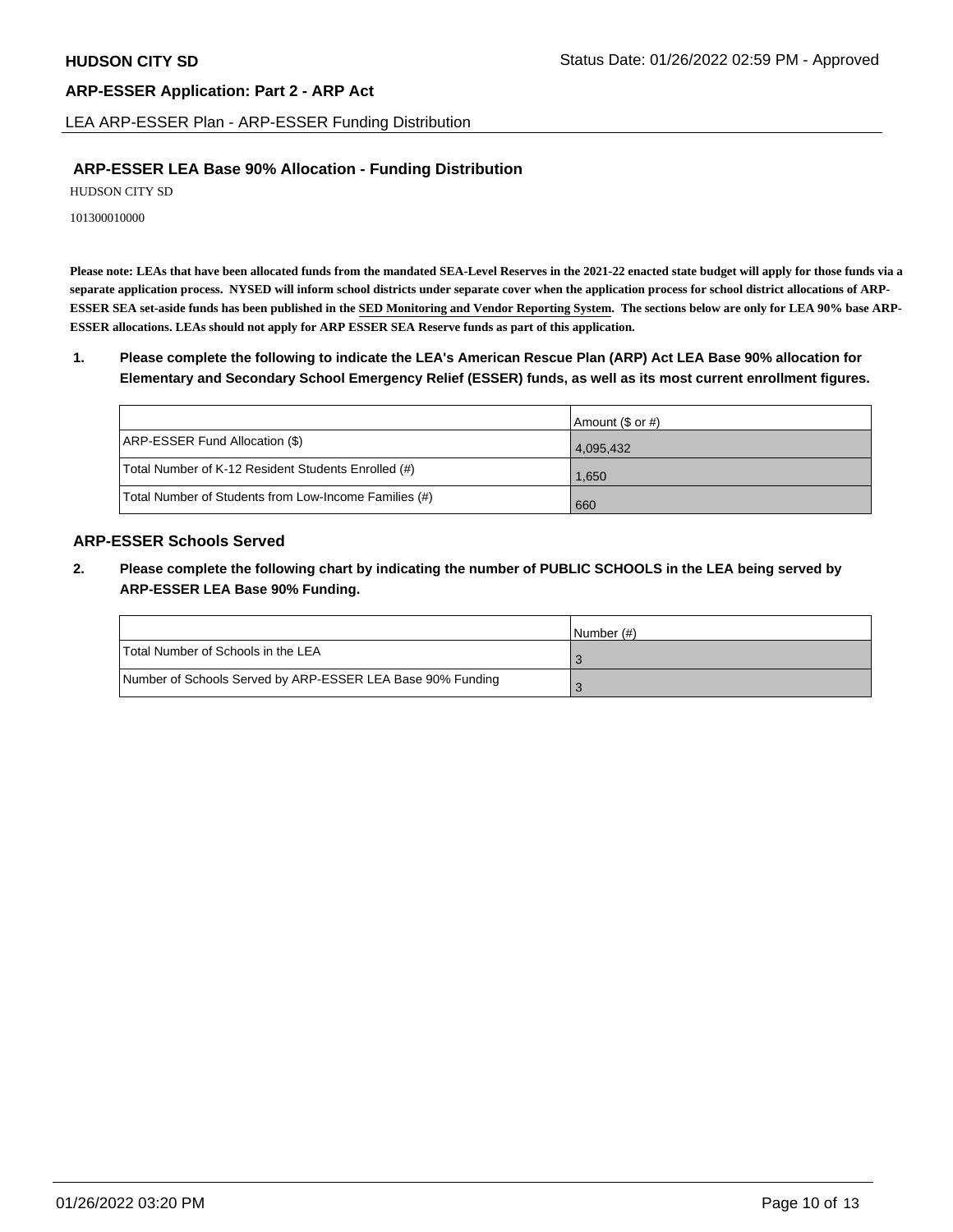LEA ARP-ESSER Plan - ARP-ESSER Use of Funds

### **ARP-ESSER LEA Base 90% Allocation - Use of Funds**

HUDSON CITY SD

101300010000

**Please note: LEAs that have been allocated funds from the mandated SEA-Level Reserves in the 2021-22 enacted state budget will apply for those funds via a separate application process. NYSED will inform school districts under separate cover when the application process for school district allocations of ARP-ESSER SEA set-aside funds has been published in the SED Monitoring and Vendor Reporting System. The sections below are only for LEA 90% base ARP-ESSER allocations. LEAs should not apply for ARP ESSER SEA Reserve funds as part of this application.** 

**1. Please complete the chart below by identifying the funds being used to support each allowable activity. Please respond with "0" to indicate that no funds are being assigned to a given activity. PLEASE NOTE - All proposed expenditures must be reflected within the FS-10 budget form AND budget narrative to clearly align with this item.** 

|                                                                                                                                                                                                                                                                                                                                                                                                                                                                                                                                                            | <b>FUNDING Amounts (\$)</b> |
|------------------------------------------------------------------------------------------------------------------------------------------------------------------------------------------------------------------------------------------------------------------------------------------------------------------------------------------------------------------------------------------------------------------------------------------------------------------------------------------------------------------------------------------------------------|-----------------------------|
| 1 - Any activity authorized by the ESEA, including the Native Hawaiian Education Act and<br>the Alaska Native Educational Equity, Support, and Assistance Act (20 U.S.C. 6301 et<br>seg.).                                                                                                                                                                                                                                                                                                                                                                 | 0                           |
| 2 - Any activity authorized by the Individuals with Disabilities Education Act (IDEA) (20<br>U.S.C. 1400 et seq.).                                                                                                                                                                                                                                                                                                                                                                                                                                         | $\overline{0}$              |
| 3 - Any activity authorized by the Adult Education and Family Literacy Act (AEFLA) (29<br>U.S.C. 3271 et seq.).                                                                                                                                                                                                                                                                                                                                                                                                                                            | $\overline{0}$              |
| 4 - Any activity authorized by the Carl D. Perkins Career and Technical Education Act of<br>2006 (Perkins V) (20 U.S.C. 2301 et seq.).                                                                                                                                                                                                                                                                                                                                                                                                                     | $\overline{0}$              |
| 5 - Any activity authorized by subtitle B of title VII of the McKinney-Vento Homeless<br>Assistance Act (McKinney-Vento) (42 U.S.C. 11431 et seg.).                                                                                                                                                                                                                                                                                                                                                                                                        | $\overline{0}$              |
| 6 - Coordinating preparedness and response efforts of LEAs with State, local, Tribal, and<br>territorial public health departments, and other relevant agencies, to improve coordinated<br>responses among such entities to prevent, prepare for, and respond to COVID-19.                                                                                                                                                                                                                                                                                 | $\mathbf 0$                 |
| 7 - Providing principals and other school leaders with the resources necessary to address<br>the needs of their individual schools.                                                                                                                                                                                                                                                                                                                                                                                                                        | $\overline{0}$              |
| 8 - Activities to address the unique needs of low-income children or students, students<br>with disabilities,English learners, racial and ethnic minorities, students experiencing<br>homelessness, and children and youth in foster care, including how outreach and service<br>delivery will meet the needs of each population.                                                                                                                                                                                                                          | $\overline{0}$              |
| 9 - Developing and implementing procedures and systems to improve the preparedness<br>and response efforts of LEAs.                                                                                                                                                                                                                                                                                                                                                                                                                                        | $\overline{0}$              |
| 10 - Training and professional development for staff of the LEA on sanitation and<br>minimizing the spread of infectious diseases.                                                                                                                                                                                                                                                                                                                                                                                                                         | $\mathbf 0$                 |
| 11 - Purchasing supplies to sanitize and clean the facilities of the LEA, including buildings<br>operated by such LEA.                                                                                                                                                                                                                                                                                                                                                                                                                                     | 50,000                      |
| 12 - Planning for, coordinating, and implementing activities during long-term closures,<br>including providing meals to eligible students, providing technology for online learning to<br>all students, providing guidance for carrying out requirements under the IDEA and<br>ensuring other education services can continue to be provided consistent with all Federal,<br>State, and local requirements.                                                                                                                                                | 0                           |
| 13 - Purchasing educational technology (including hardware, software, and connectivity)<br>for students who are served by the LEA that aids in regular and substantive educational<br>interaction between students and their classroom instructors, including low-income<br>students and students with disabilities, which may include assistive technology or<br>adaptive equipment.                                                                                                                                                                      | 416,526                     |
| 14 - Providing mental health services and supports, including through the implementation<br>of evidence based full-service community schools.                                                                                                                                                                                                                                                                                                                                                                                                              | 1,089,000                   |
| 15 - Planning and implementing activities related to summer learning and enrichment and<br>supplemental after-school programs, including providing classroom instruction or online<br>learning during the summer months and addressing the needs of low-income students,<br>students with disabilities, English learners, migrant students, students experiencing<br>homelessness, and children and youth in foster care.                                                                                                                                  | 1,161,000                   |
| 16 - Addressing the academic impact of lost instructional time among an LEA's students<br>(including low-income students, students with disabilities, English learners, racial and<br>ethnic minorities, students experiencing homelessness, and children and youth in foster<br>care) by: a) Administering and using high-quality assessments that are valid and reliable<br>to accurately assess students' academic progress and assist educators in meeting<br>students' academic needs, including through differentiating instruction; b) Implementing | 147,700                     |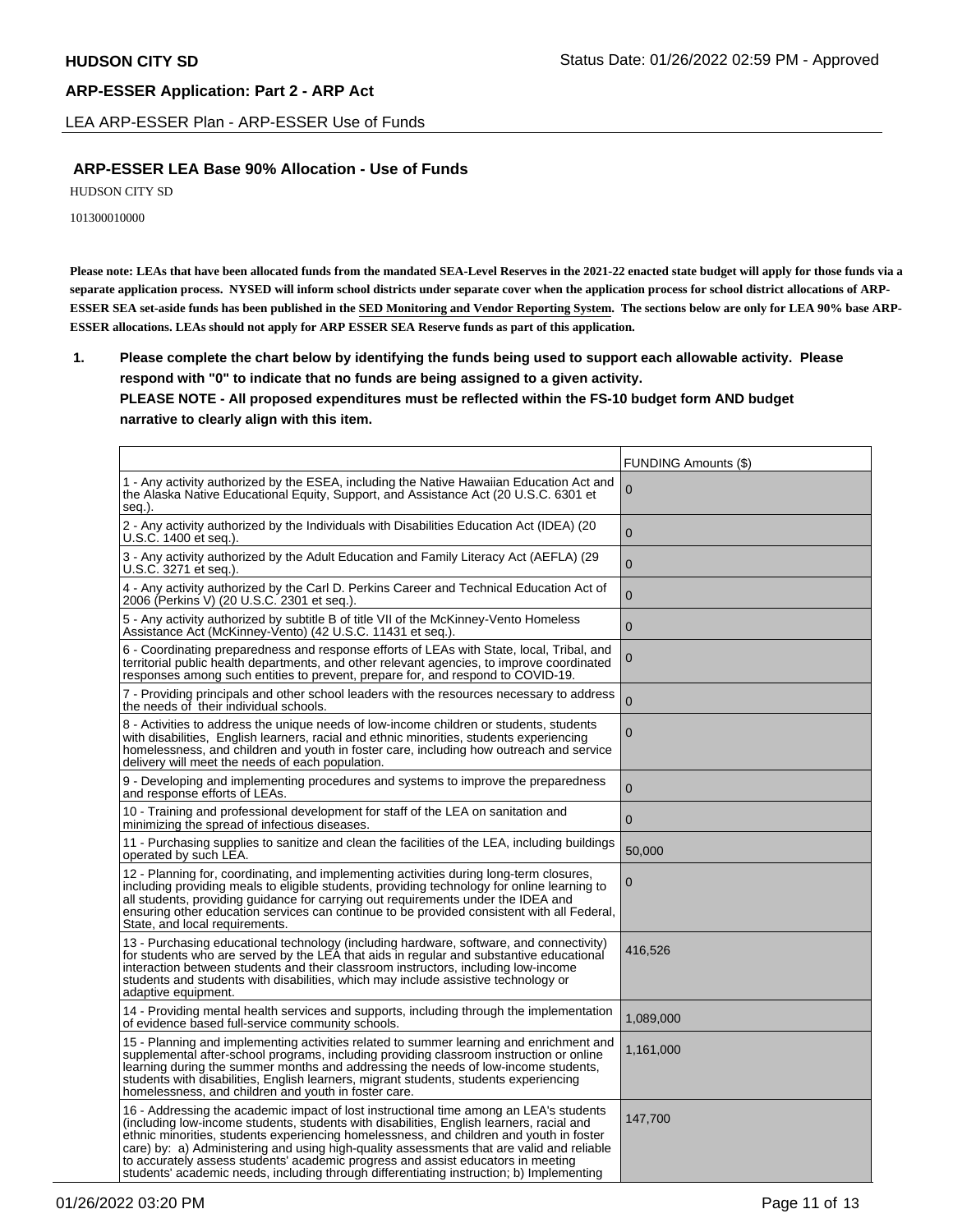# LEA ARP-ESSER Plan - ARP-ESSER Use of Funds

|                                                                                                                                                                                                                                                                                                                                                                | FUNDING Amounts (\$) |
|----------------------------------------------------------------------------------------------------------------------------------------------------------------------------------------------------------------------------------------------------------------------------------------------------------------------------------------------------------------|----------------------|
| evidence-based activities to meet the comprehensive needs of students; c) Providing<br>information and assistance to parents and families on how they can effectively support<br>students, including in a distance learning environment; and d) Tracking student<br>attendance and improving student engagement in distance education.                         |                      |
| 17 - School facility repairs and improvements to enable operation of schools to reduce<br>risk of virus transmission and exposure to environmental health hazards, and to support<br>student health needs.                                                                                                                                                     | l O                  |
| 18 - Inspection, testing, maintenance, repair, replacement, and upgrade projects to improve the indoor air quality in school facilities, including mechanical and non-<br>mechanical heating, ventilation, and air conditioning systems, filtering, purification and<br>other air cleaning, fans, control systems, and window and door repair and replacement. | 97,488               |
| 19 - Developing strategies and implementing public health protocols including, to the<br>greatest extent practicable, policies in line with guidance from the CDC for the reopening<br>and operation of school facilities to effectively maintain the health and safety of students,<br>educators, and other staff.                                            |                      |
| 20 - Other activities that are necessary to maintain the operation of and continuity of<br>services in the LEA and continuing to employ existing staff of the LEA.                                                                                                                                                                                             | 1,133,718            |
| Totals:                                                                                                                                                                                                                                                                                                                                                        | 4,095,432            |